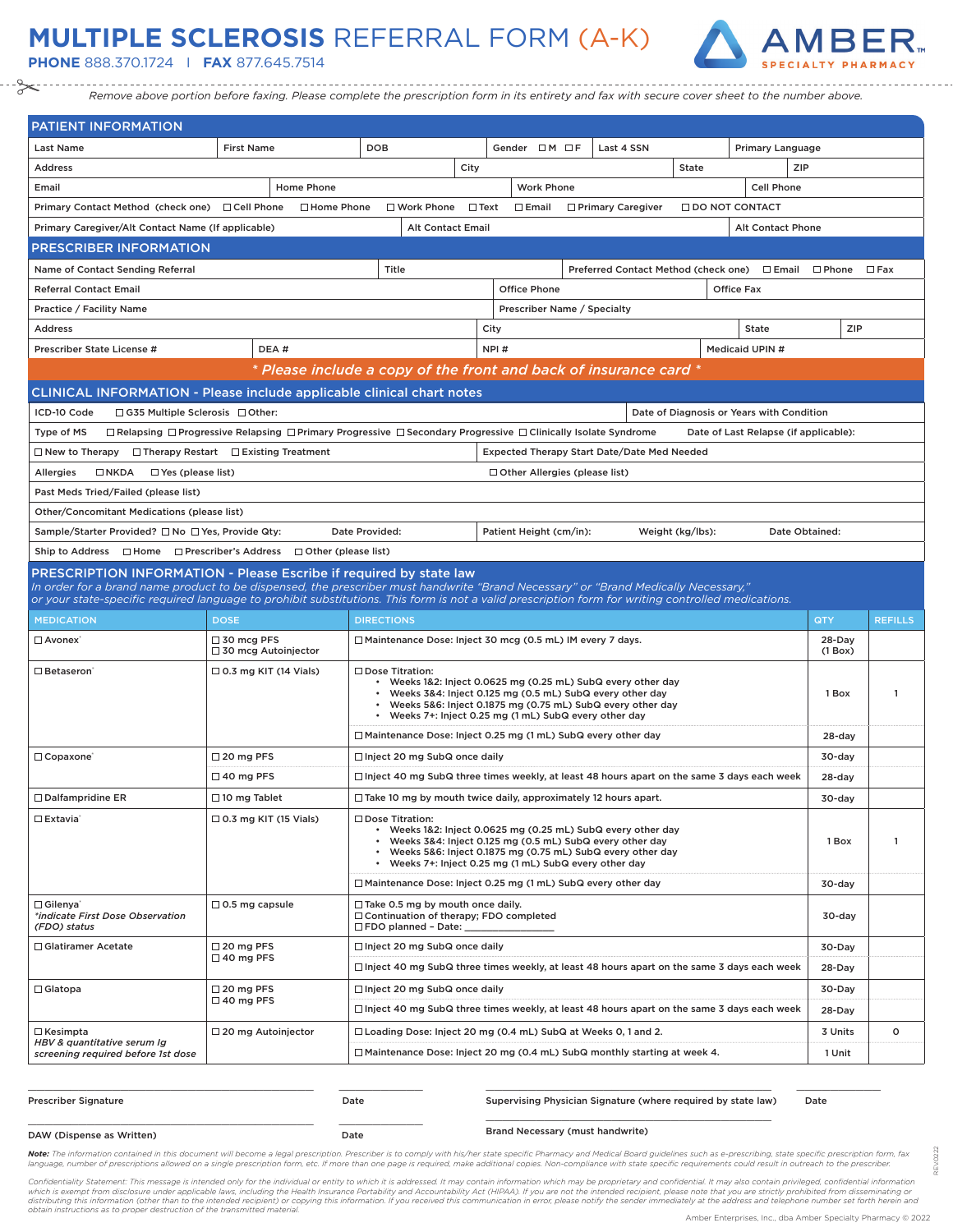## **MULTIPLE SCLEROSIS** REFERRAL FORM (L-R)

**PHONE** 888.370.1724 I **FAX** 877.645.7514



*Remove above portion before faxing. Please complete the prescription form in its entirety and fax with secure cover sheet to the number above.*

| PATIENT INFORMATION                                                                                                                                                                                                                                                                      |                                                                                                                                          |                                                                                                                                                                                                                             |             |                                                                                                                                                                                                                                                                   |                                                                          |                  |                                           |                                          |                   |
|------------------------------------------------------------------------------------------------------------------------------------------------------------------------------------------------------------------------------------------------------------------------------------------|------------------------------------------------------------------------------------------------------------------------------------------|-----------------------------------------------------------------------------------------------------------------------------------------------------------------------------------------------------------------------------|-------------|-------------------------------------------------------------------------------------------------------------------------------------------------------------------------------------------------------------------------------------------------------------------|--------------------------------------------------------------------------|------------------|-------------------------------------------|------------------------------------------|-------------------|
| <b>Last Name</b>                                                                                                                                                                                                                                                                         | <b>First Name</b>                                                                                                                        | <b>DOB</b>                                                                                                                                                                                                                  |             | Gender $\Box M \Box F$                                                                                                                                                                                                                                            | Last 4 SSN                                                               |                  | Primary Language                          |                                          |                   |
| <b>Address</b>                                                                                                                                                                                                                                                                           |                                                                                                                                          |                                                                                                                                                                                                                             | City        |                                                                                                                                                                                                                                                                   |                                                                          | State            |                                           | ZIP                                      |                   |
| Email                                                                                                                                                                                                                                                                                    | Home Phone                                                                                                                               |                                                                                                                                                                                                                             |             | <b>Work Phone</b>                                                                                                                                                                                                                                                 |                                                                          |                  | <b>Cell Phone</b>                         |                                          |                   |
| Primary Contact Method (check one) □ Cell Phone                                                                                                                                                                                                                                          | □ Home Phone                                                                                                                             | $\Box$ Work Phone                                                                                                                                                                                                           | $\Box$ Text | $\Box$ Email                                                                                                                                                                                                                                                      | □ Primary Caregiver                                                      |                  | <b>O DO NOT CONTACT</b>                   |                                          |                   |
| Primary Caregiver/Alt Contact Name (If applicable)                                                                                                                                                                                                                                       |                                                                                                                                          | <b>Alt Contact Email</b>                                                                                                                                                                                                    |             |                                                                                                                                                                                                                                                                   |                                                                          |                  | <b>Alt Contact Phone</b>                  |                                          |                   |
| <b>PRESCRIBER INFORMATION</b>                                                                                                                                                                                                                                                            |                                                                                                                                          |                                                                                                                                                                                                                             |             |                                                                                                                                                                                                                                                                   |                                                                          |                  |                                           |                                          |                   |
| Name of Contact Sending Referral                                                                                                                                                                                                                                                         |                                                                                                                                          | Title                                                                                                                                                                                                                       |             |                                                                                                                                                                                                                                                                   | Preferred Contact Method (check one)                                     |                  |                                           | □ Email □ Phone                          | $\Box$ Fax        |
| <b>Referral Contact Email</b>                                                                                                                                                                                                                                                            |                                                                                                                                          |                                                                                                                                                                                                                             |             | <b>Office Phone</b>                                                                                                                                                                                                                                               |                                                                          |                  | <b>Office Fax</b>                         |                                          |                   |
| Practice / Facility Name                                                                                                                                                                                                                                                                 |                                                                                                                                          |                                                                                                                                                                                                                             |             | Prescriber Name / Specialty                                                                                                                                                                                                                                       |                                                                          |                  |                                           |                                          |                   |
| <b>Address</b>                                                                                                                                                                                                                                                                           |                                                                                                                                          |                                                                                                                                                                                                                             | City        |                                                                                                                                                                                                                                                                   |                                                                          |                  | <b>State</b>                              | ZIP                                      |                   |
| Prescriber State License #                                                                                                                                                                                                                                                               | DEA#                                                                                                                                     |                                                                                                                                                                                                                             |             | NPI#                                                                                                                                                                                                                                                              |                                                                          |                  | Medicaid UPIN #                           |                                          |                   |
|                                                                                                                                                                                                                                                                                          |                                                                                                                                          | * Please include a copy of the front and back of insurance card *                                                                                                                                                           |             |                                                                                                                                                                                                                                                                   |                                                                          |                  |                                           |                                          |                   |
| <b>CLINICAL INFORMATION - Please include applicable clinical chart notes</b>                                                                                                                                                                                                             |                                                                                                                                          |                                                                                                                                                                                                                             |             |                                                                                                                                                                                                                                                                   |                                                                          |                  |                                           |                                          |                   |
| ICD-10 Code<br>□ G35 Multiple Sclerosis □ Other:                                                                                                                                                                                                                                         |                                                                                                                                          |                                                                                                                                                                                                                             |             |                                                                                                                                                                                                                                                                   |                                                                          |                  | Date of Diagnosis or Years with Condition |                                          |                   |
| Type of MS                                                                                                                                                                                                                                                                               | $\Box$ Relapsing $\Box$ Progressive Relapsing $\Box$ Primary Progressive $\Box$ Secondary Progressive $\Box$ Clinically Isolate Syndrome |                                                                                                                                                                                                                             |             |                                                                                                                                                                                                                                                                   |                                                                          |                  | Date of Last Relapse (if applicable):     |                                          |                   |
| $\Box$ New to Therapy                                                                                                                                                                                                                                                                    | $\Box$ Therapy Restart $\Box$ Existing Treatment                                                                                         |                                                                                                                                                                                                                             |             |                                                                                                                                                                                                                                                                   | <b>Expected Therapy Start Date/Date Med Needed</b>                       |                  |                                           |                                          |                   |
| Allergies<br>$\Box$ NKDA<br>$\Box$ Yes (please list)                                                                                                                                                                                                                                     |                                                                                                                                          |                                                                                                                                                                                                                             |             | $\Box$ Other Allergies (please list)                                                                                                                                                                                                                              |                                                                          |                  |                                           |                                          |                   |
| Past Meds Tried/Failed (please list)                                                                                                                                                                                                                                                     |                                                                                                                                          |                                                                                                                                                                                                                             |             |                                                                                                                                                                                                                                                                   |                                                                          |                  |                                           |                                          |                   |
| Other/Concomitant Medications (please list)                                                                                                                                                                                                                                              |                                                                                                                                          |                                                                                                                                                                                                                             |             |                                                                                                                                                                                                                                                                   |                                                                          |                  |                                           |                                          |                   |
| Sample/Starter Provided? □ No □ Yes, Provide Qty:                                                                                                                                                                                                                                        |                                                                                                                                          | Date Provided:                                                                                                                                                                                                              |             | Patient Height (cm/in):                                                                                                                                                                                                                                           |                                                                          | Weight (kg/lbs): |                                           | Date Obtained:                           |                   |
| Ship to Address □ Home □ Prescriber's Address □ Other (please list)                                                                                                                                                                                                                      |                                                                                                                                          |                                                                                                                                                                                                                             |             |                                                                                                                                                                                                                                                                   |                                                                          |                  |                                           |                                          |                   |
| PRESCRIPTION INFORMATION - Please Escribe if required by state law                                                                                                                                                                                                                       |                                                                                                                                          |                                                                                                                                                                                                                             |             |                                                                                                                                                                                                                                                                   |                                                                          |                  |                                           |                                          |                   |
| In order for a brand name product to be dispensed, the prescriber must handwrite "Brand Necessary" or "Brand Medically Necessary,"<br>or your state-specific required language to prohibit substitutions. This form is not a valid prescription form for writing controlled medications. |                                                                                                                                          |                                                                                                                                                                                                                             |             |                                                                                                                                                                                                                                                                   |                                                                          |                  |                                           |                                          |                   |
| <b>MEDICATION</b>                                                                                                                                                                                                                                                                        | <b>DOSE</b>                                                                                                                              | <b>DIRECTIONS</b>                                                                                                                                                                                                           |             |                                                                                                                                                                                                                                                                   |                                                                          |                  |                                           | QTY                                      | <b>REFILLS</b>    |
| $\Box$ Mayzent                                                                                                                                                                                                                                                                           | $\Box$ 0.25 mg tablets                                                                                                                   | $\Box$ Dose Titration to 1 mg:                                                                                                                                                                                              |             |                                                                                                                                                                                                                                                                   |                                                                          |                  |                                           |                                          |                   |
| 1 mg daily dosing                                                                                                                                                                                                                                                                        |                                                                                                                                          | • Day 1&2: Take 0.25 mg PO once daily<br>• Day 3: Take 0.50 mg PO once daily                                                                                                                                                |             |                                                                                                                                                                                                                                                                   | • Day 4: Take 0.75 mg PO once daily<br>• Day 5+: Take 1 mg PO once daily |                  |                                           | 12<br><b>Tablets</b>                     | o                 |
|                                                                                                                                                                                                                                                                                          |                                                                                                                                          | □ Maintenance Dose: Take 1 mg PO once daily                                                                                                                                                                                 |             |                                                                                                                                                                                                                                                                   |                                                                          |                  |                                           | 28-Day                                   |                   |
| $\Box$ Mayzent<br>2 mg daily dosing                                                                                                                                                                                                                                                      | $\Box$ 2 mg tablets                                                                                                                      | □ Dose Titration to 2 mg: Reference www.mayzenthcp.com for the "Start Form:<br>or call 877.629.9368 for the starter pack                                                                                                    |             |                                                                                                                                                                                                                                                                   |                                                                          |                  |                                           |                                          |                   |
|                                                                                                                                                                                                                                                                                          |                                                                                                                                          | □ Maintenance Dose: Take 2 mg PO once daily.                                                                                                                                                                                |             |                                                                                                                                                                                                                                                                   |                                                                          |                  |                                           | 30-Day                                   |                   |
| □ Ocrevus™                                                                                                                                                                                                                                                                               | $\Box$ 300 mg/10 mL SDV                                                                                                                  | $\Box$ Initial Dose: Infuse 300 mg IV on Day 1, followed by a second 300 mg IV infusion<br>two weeks later                                                                                                                  |             |                                                                                                                                                                                                                                                                   |                                                                          |                  |                                           | 2 Vials (6<br>Months)                    | o                 |
|                                                                                                                                                                                                                                                                                          |                                                                                                                                          | $\Box$ Maintenance Dose: Infuse 600 mg IV once every six months (begin 6 months after the<br>first 300 mg dose)                                                                                                             |             |                                                                                                                                                                                                                                                                   |                                                                          |                  |                                           | 2 Vials (6<br>Months)                    |                   |
| $\Box$ Plegridy<br><b>Starter Pack</b>                                                                                                                                                                                                                                                   | $\square$ PFS<br>□ Autoinjector                                                                                                          | □ IM Initial Dose: Inject 63mcg IM on day 1 then inject 94mcg IM on day 15<br>□ SubQ Initial Dose: Inject 63mcg SubQ on day 1 then inject 94mcg SubQ on day 15                                                              |             |                                                                                                                                                                                                                                                                   |                                                                          |                  |                                           | 28-day                                   |                   |
| $\Box$ Plegridy<br><b>Maintenance Dose</b>                                                                                                                                                                                                                                               | $\Box$ 125 mcg (PFS)<br>□ 125 mcg (Autoinjector)                                                                                         | □ IM Maintenance Dose: Inject 125mcg (0.5ml) IM every 14 days<br>□ SubQ Maintenance Dose: Inject 125mcg (0.5ml) SubQ every 14 days                                                                                          |             |                                                                                                                                                                                                                                                                   |                                                                          |                  |                                           | 28-Day                                   |                   |
| $\Box$ Rebif'<br><b>Titration Pack</b><br><b>Initial Dosing</b>                                                                                                                                                                                                                          | $\square$ PFS<br>$\Box$ Rebidose Autoinjector<br><b>Titration Packs Contain:</b><br>6x8.8 mcg devices<br>6x22mcg devices                 | □ Loading Dose (22 mcg target dose) (PFS Only):<br>$\bullet$<br>$\bullet$<br>Separate doses by at least 48 hours.<br>□ Loading Dose (44 mcg target dose):<br>$\bullet$<br>• Weeks 5+: Inject 44 mcg SubQ three times weekly |             | Weeks 1&2: Inject 4.4 mcg SubQ three times weekly<br>Weeks 3&4: Inject 11 mcg SubQ three times weekly<br>Weeks 5+: Inject 22 mcg SubQ three times weekly<br>Weeks 1&2: Inject 8.8 mcg SubQ three times weekly<br>Weeks 3&4: Inject 22 mcg SubQ three times weekly |                                                                          |                  |                                           | 1 Pack<br>(28-Day)<br>1 Pack<br>(28-Day) | o<br>$\mathsf{o}$ |
| $\Box$ Rebif                                                                                                                                                                                                                                                                             | $\Box$ 22 mcg Autoinjector                                                                                                               | Separate doses by at least 48 hours.<br>□ Maintenance Dose: Inject 22 mcg (0.5 mL) SubQ three times weekly. Separate doses by at                                                                                            |             |                                                                                                                                                                                                                                                                   |                                                                          |                  |                                           |                                          |                   |
|                                                                                                                                                                                                                                                                                          |                                                                                                                                          |                                                                                                                                                                                                                             |             |                                                                                                                                                                                                                                                                   |                                                                          |                  |                                           |                                          |                   |
| <b>Maintenance Dosing</b>                                                                                                                                                                                                                                                                | $\Box$ 22 mcg PFS<br>$\Box$ 44 mcg Autoinjector                                                                                          | least 48 hours.<br>$\Box$ Maintenance Dose: Inject 44 mcg (0.5 mL) SubQ three times weekly. Separate doses by at                                                                                                            |             |                                                                                                                                                                                                                                                                   |                                                                          |                  |                                           | 28-day<br>28-day                         |                   |

| <b>Prescriber Signature</b> | Date | Supervising Physician Signature (where required by state law) | Date |
|-----------------------------|------|---------------------------------------------------------------|------|
| DAW (Dispense as Written)   | Date | <b>Brand Necessary (must handwrite)</b>                       |      |

\_\_\_\_\_\_\_\_\_\_\_\_\_\_\_\_\_\_\_\_\_\_\_\_\_\_\_\_\_\_\_\_\_\_ \_\_\_\_\_\_\_\_\_\_

REV.0222

0222 ğ

\_\_\_\_\_\_\_\_\_\_\_\_\_\_\_\_\_\_\_\_\_\_\_\_\_\_\_\_\_\_\_\_\_\_ \_\_\_\_\_\_\_\_\_\_

Note: The information contained in this document will become a legal prescription. Prescriber is to comply with his/her state specific Pharmacy and Medical Board guidelines such as e-prescribing, state specific prescriptio language, number of prescriptions allowed on a single prescription form, etc. If more than one page is required, make additional copies. Non-compliance with state specific requirements could result in outreach to the presc

Confidentiality Statement: This message is intended only for the individual or entity to which it is addressed. It may contain information which may be proprietary and confidential. It may also contain privileged, confiden